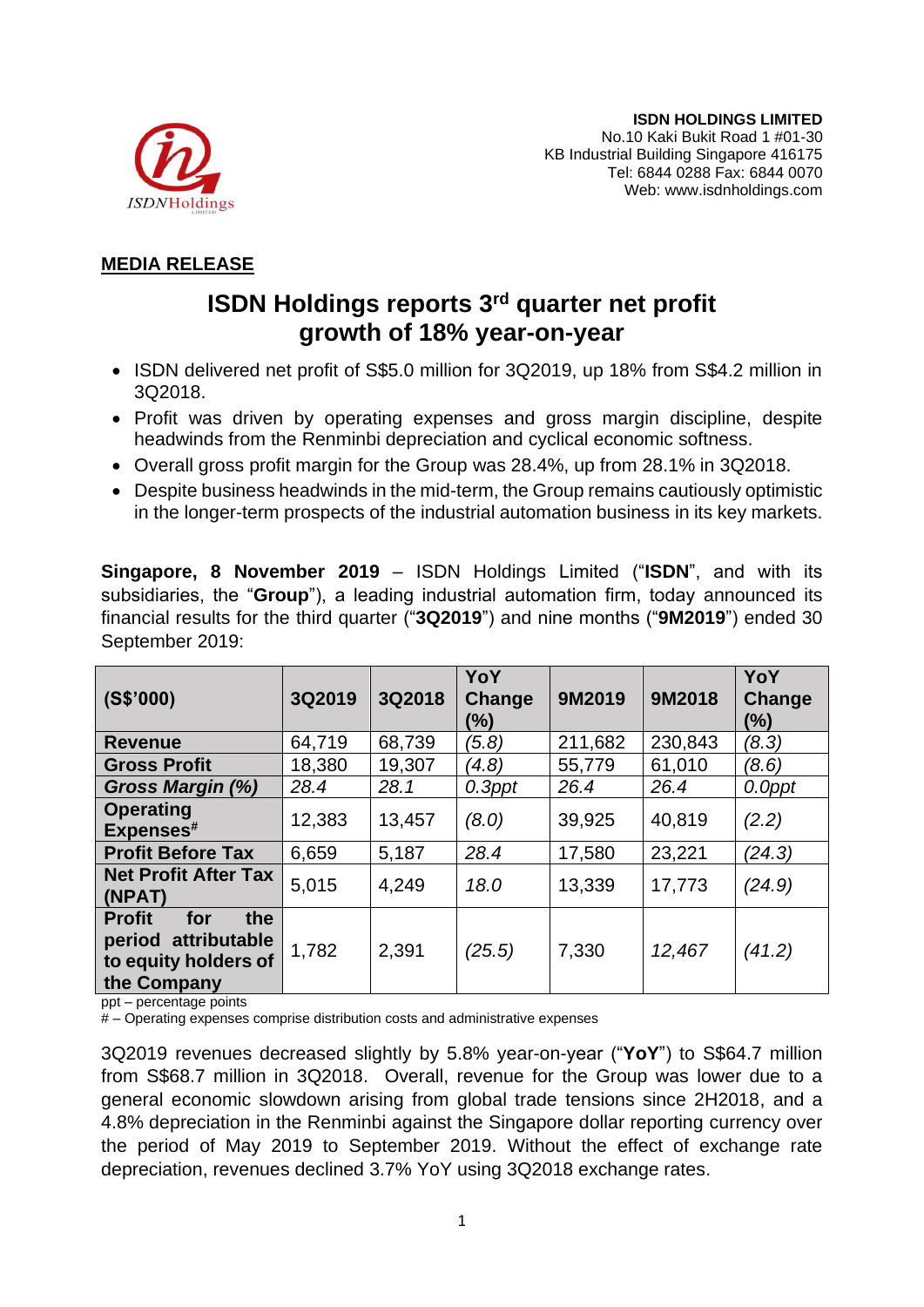The Group maintained gross margin discipline in the  $3<sup>rd</sup>$  quarter despite the revenue headwinds, delivering gross margins of 28.4% up from 28.1% last year. Driven by revenue decline, gross profit was \$18.4 million in the 3Q19, down 4.8% YoY from S\$19.3 million in 3Q2018.

As noted previously, ISDN has remained vigilant on controlling expenses amidst the softer economic environment. As a result, net profit grew 18% YoY to S\$5.0 million in 3Q2019, up from S\$4.2 million in 3Q2018 despite the YoY decline in gross profits. Net profit attributable to shareholders was S\$1.8 million (3Q2018: S\$2.4 million).

The Group's revenue for the nine months ended 2019 ("9M2019") of S\$211.7 million was 8.3% lower than for the same period in 2018. Without the effect of exchange rate depreciation, revenue would have declined approximately 6.1% YoY using 9M2018 exchange rates. During 9M2019, the core industrial automation business continued to be the key revenue generator accounting for approximately 98.5% of the Group's total revenue.

In addition to its vigilance on operating expenses, the Group also increased its conservatism on sales accounts to help manage counterparty risks in a softer economic environment. For example, the Company proactively did not renew certain sales accounts in 9M2019, resulting in approximately S\$5.0 million of sales decline YoY.

For the 9M2019 period, gross profit margins for the Group were maintained at 26.4%, consistent YoY with 9M2018. Operating expenses for 9M2019 decreased by 2.2% YoY to S\$39.9 million for 9M2019, primarily due to a decrease in staff costs offset by higher professional fees and investment in regional marketing efforts.

9M2019 profit before tax was S\$17.6 million whilst net profit attributable to equity holders was S\$7.3 million versus 9M2018 profit before tax of \$23.2 million and net profit attributable to equity holders of S\$12.5 million.

**Mr Teo Cher Koon, ISDN's Managing Director and President,** said, "In this softer economic environment, we have sought to proactively protect shareholder value by controlling expenses and tightening sales policies whilst capitalizing on our diversified customer base for business sustainability. Our operations remain profitable and are underpinned by fundamental demand in industries which require sophisticated manufacturing and production in Asia.

While we will remain vigilant in responding to near-term headwinds, the Group continues its long-term focus on:

- (1) Growing its core industrial automation business by broadening its customer base, end-markets, geographies and solutions;
- (2) Capitalising on ISDN's strong position for Industry 4.0 automation by building out our technology roadmap, including software, cloud, and big data investments to deepen the value-add of our offerings;
- (3) Collaborating with global technology leaders through joint-ventures and close partnerships to bring our customers the best possible solutions in our core markets;